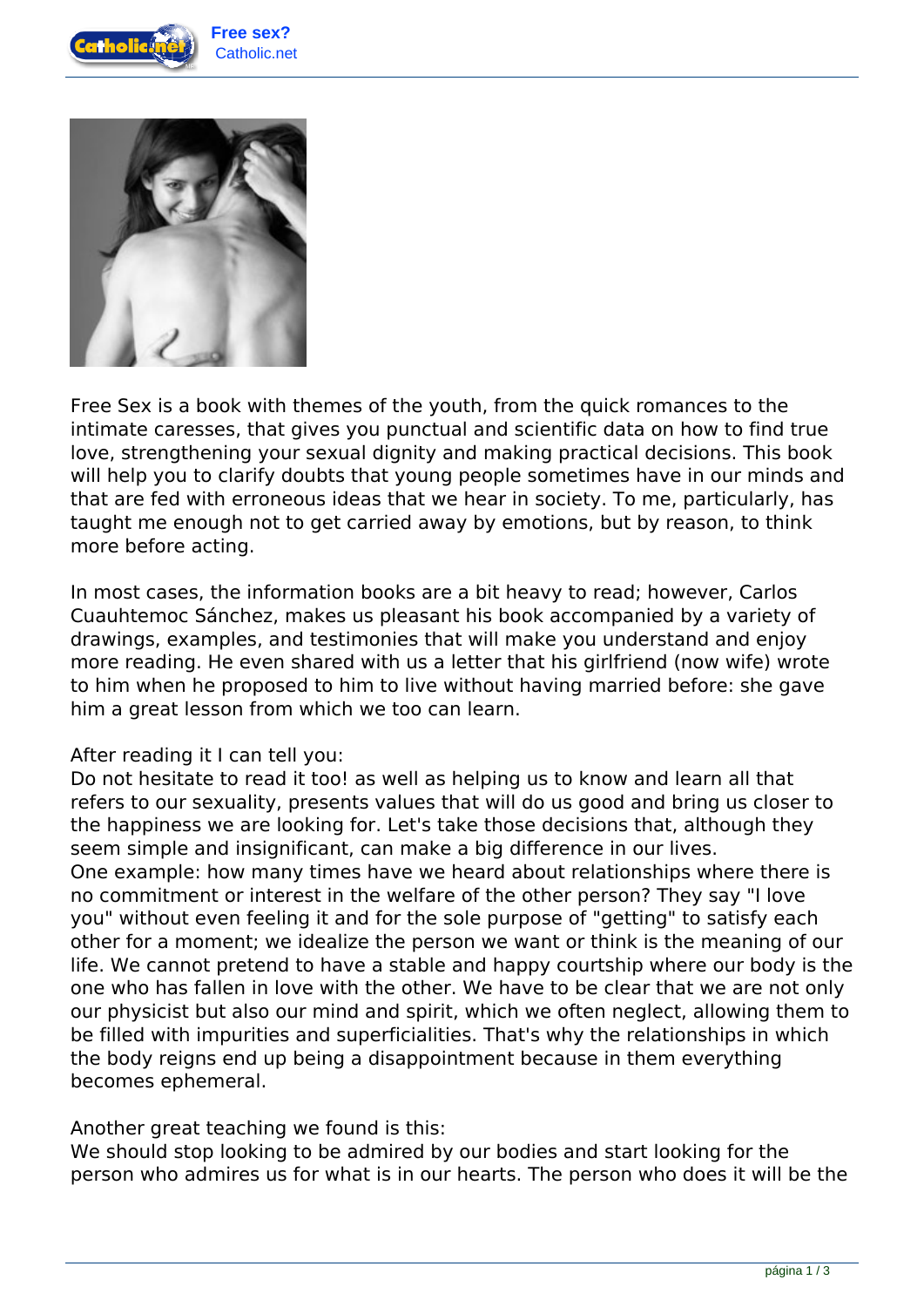

one who values us, and the one who stays with us over the years: "The skin is wrinkled, the hair turns white, the days become years, but the important thing does not change, your strength and your conviction are not old."

Moreover, we have heard that in every loving relationship there are problems. However, an important lesson that I have learned from reading this book is that not because in many cases disappointments, great fights, offenses or resentments, means that it is something "normal" or that should be let go. On the contrary, the relationship with your partner should help them grow over time, to grow love, mutual help, and respect. In a healthy relationship both have to always look for the good for the other person, they must learn to be better each day and achieve together each one of their goals.

It is also important that each one feels free to be oneself, without failing to be two. Carlos Cuauhtémoc Sánchez teaches us that in a constructive courtship there are no jealousy, fears, threats, much less physical and psychological abuse; but trust, tolerance, understanding and, especially, love.

The previous friendship in a relationship is undoubtedly fundamental because with a true friend you can talk about different issues, from the funniest to the most serious and deep, without fear of being judged or criticized; there is unique transparency; there are no fears, no pretenses, no nerves. It is impossible that without having formed and strengthened friendship with your partner, they can become a stable relationship. So let's not move forward to live stages that still do not correspond. Let's be patient! Everything difficult arrives, hardly leaves. It will be worthwhile or, rather, the joy of waiting to live true love.

I also learned that if we feel very far from finding the right person to share our life with, we should not be frustrated, let alone think that it will never come. We should not be in a hurry, as the quality is better than quantity. If we are with anyone who crosses us on the road, we will end up hurting our dignity, self-esteem, and feelings. Why hurt the want to give our love to someone who does not deserve it or is not for us? If your vocation is to marriage, be assured that somewhere in the world that person exists and that at the right time you will find it. Just leave your heart in the hands of God and He will put it in the hands of those who deserve it.

Another great lesson that the author gives us is this: we should never choose to try the "free" in the waiting time or think that, for the moment, there is nothing wrong with living it. The "free" is when two people decide to have physical contact, whether kissing, stroking or even having sex without commitment or, much less, love. It is here when we should ask ourselves if that works for us; if in truth it is what we yearn to live; if we believe that we will find true love; if we are valuing ourselves, wanting and respecting. Let's not fool ourselves. As Carlos Cuauhtemoc Sanchez says: "Sexual adventures have a price. They are seals of intimacy that produce obligations and sometimes they are paid expensive". He also tells us the testimony of a young man, who by living the "free" experienced huge and desperate loneliness: